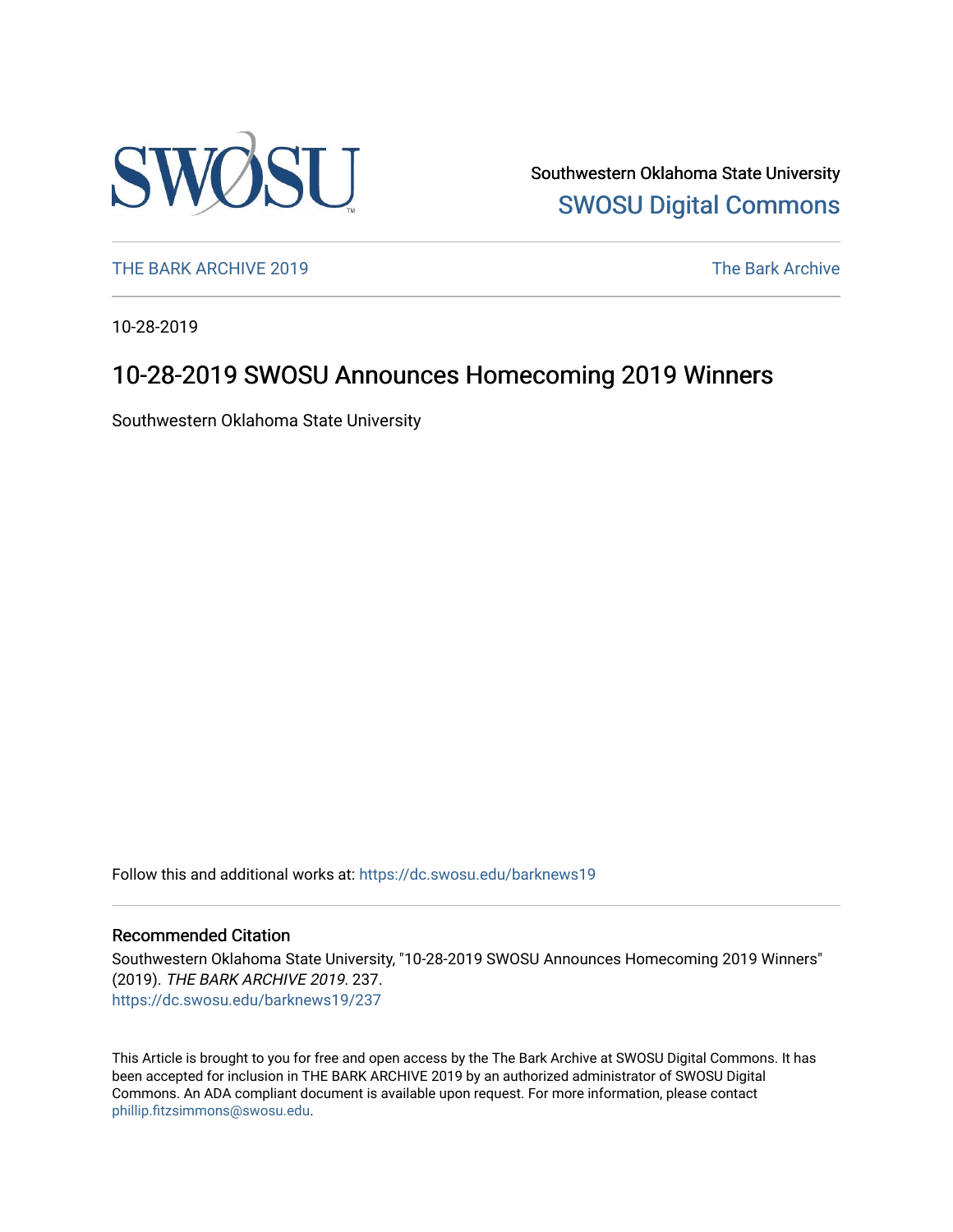

28 October, 2019

# **SWOSU Announces Homecoming 2019 Winners**



Valenzuela (third from left) of Watonga and Bailey Pavlik (fourth from left) of Oklahoma City (Southmoore) were crowned Homecoming Queen and King during halftime of the Southwestern Oklahoma State University football game during one of many Homecoming activities October 26 in Weatherford. Finalists and the 2018 Homecoming King and Queen are (from left) Kaelan Jeffrey, Okarche; Mason Beard, Piedmont; 2018 King and Queen Abel Abame and Amanda Hardman; Natanya Hernandez, Edmond; and Jacob Cope, Altus.

Southwestern Oklahoma State University in Weatherford celebrated Homecoming on October 26, and winners of the various competitions have been announced by the university.

Bailey Pavlik of Oklahoma City (Southmoore) and Jordan Valenzuela of Watonga were crowned Homecoming Queen and King during halftime of the SWOSU football game. Pavlik is majoring in early childhood education and Valenzuela is studying health science/pre-med at SWOSU. Pavlik was sponsored by Sigma Sigma Chi, and Valenzuela was sponsored by the Phi Delta Theta.

At the parade, SWOSU's Society of Women Engineers/Society of Manufacturing Engineers won first place and \$1,300 in the float competition. First National Bank & Trust won second place and \$800, and the SWOSU Dean of Students Office finished third and won \$500.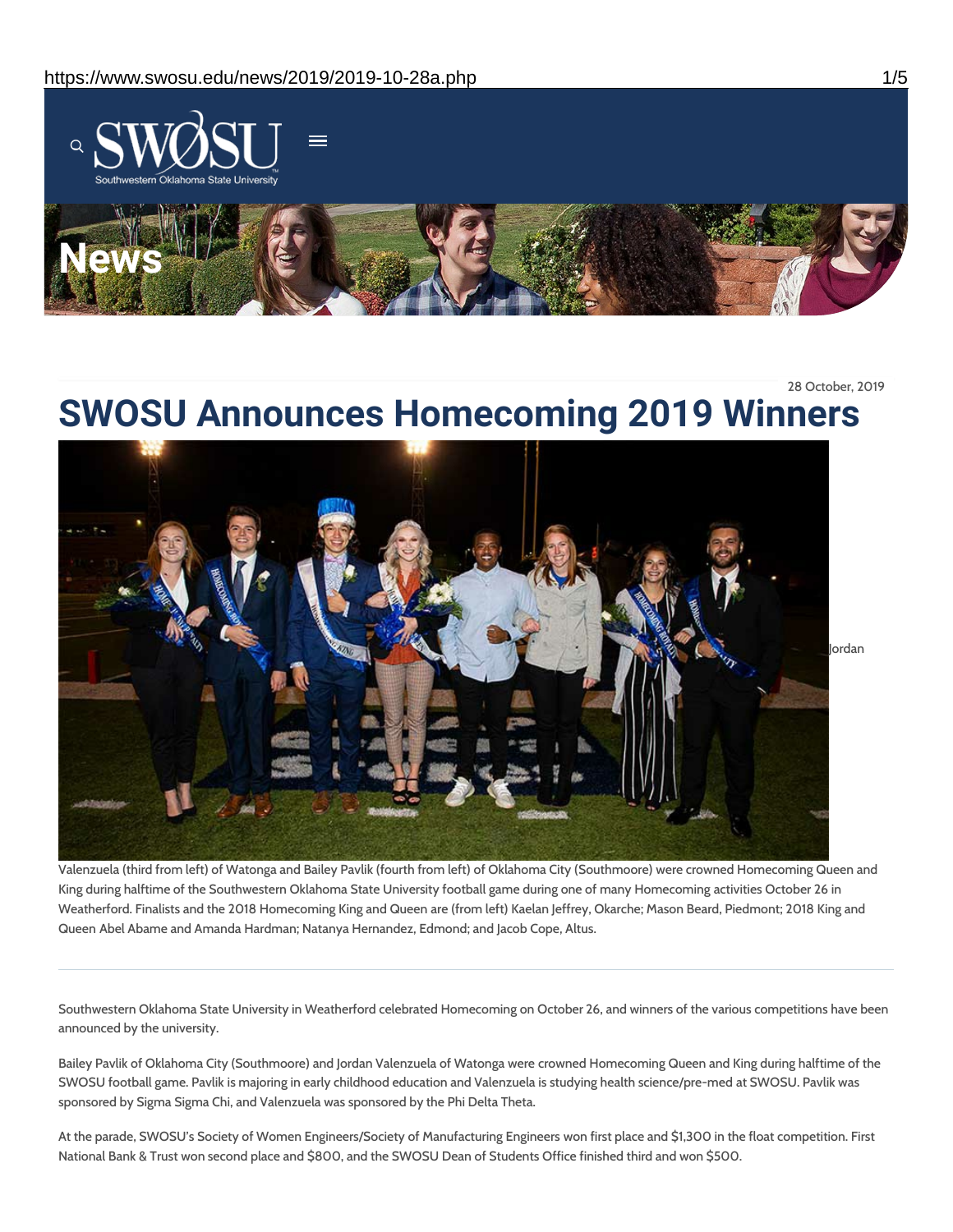#### https://www.swosu.edu/news/2019/2019-10-28a.php 2/5

The prize money was sponsored by the SWOSU Student Government Association and several Weatherford financial institutions.

In the marching band contest, 26 bands participated in the parade. Enid High School was named the outstanding band in the parade competition and won \$250 from the SWOSU Student Government Association. After the parade, high school band students—1,400 strong—performed in a mass band at Milam Stadium before the SWOSU football game.

Other band winners were:

| Junior High          | 1 <sup>st</sup> Place | Elk City                         |
|----------------------|-----------------------|----------------------------------|
| Class 2A High School | 1 <sup>st</sup> Place | Snyder Public School             |
|                      | 2 <sup>nd</sup> Place | Ringwood High School             |
|                      | 3rd Place             | Burns Flat/Dill City High School |
| Class 3A High School | 1 <sup>st</sup> Place | Sayre High School                |
|                      | 2 <sup>nd</sup> Place | Oktaha High School               |
|                      | 3rd Place             | Hinton High School               |
| Class 4A High School | 1 <sup>st</sup> Place | Weatherford High School          |
|                      | $2^{\rm nd}$ Place    | Kingfisher High School           |
|                      | 3rd Place             | Anadarko High School             |
| Class 5A High School | 1 <sup>st</sup> Place | El Reno High School              |
|                      | 2 <sup>nd</sup> Place | Lawton Eisenhower High School    |
| Class 6A High School | 1 <sup>st</sup> Place | Enid High School                 |
|                      | 2 <sup>nd</sup> Place | Lawton High School               |

New awards—Outstanding Percussion and Outstanding Color Guard—were handed out in each high school class. Winning the Percussion awards were Snyder, Sayre, Weatherford, El Reno and Enid. Winning Outstanding Color Guard awards were Seiling, Sayre, Kingfisher, El Reno and Enid.

SWOSU Cook-off Challenge winners were Chi Alpha, first place; Chemistry Club, second place; and Trevor Ellis, third place. The challenge featured "Best Burger."

In addition, in the Battle of the Bulldogs, the overall winner was New Student Orientation Leaders (OLs). SWOSU student organizations spent the week participating in various activities raising money for Harley's House, an infant crisis center located in Weatherford.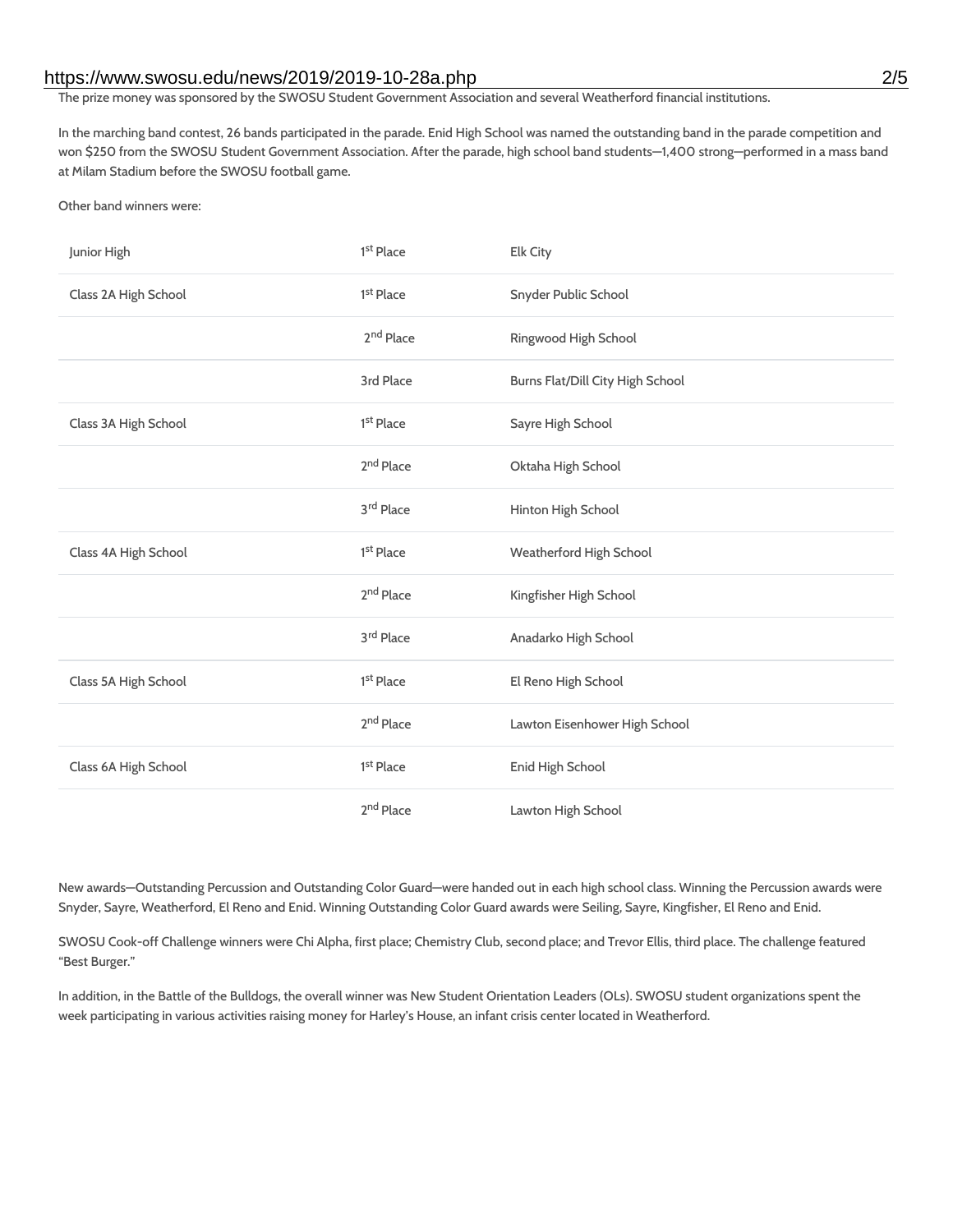| Academics                | D |
|--------------------------|---|
| Administration           | D |
| Alumni and Foundation    | D |
| Community                | D |
| Events                   | D |
| <b>Faculty and Staff</b> | D |
| Miscellaneous            | D |
| Sayre                    | D |
| <b>Students</b>          | D |
|                          |   |

## **Archive Links**  $2018$  $2019$ [2020](https://www.swosu.edu/news/2020/index.php)  $\bullet$ [Archive](https://dc.swosu.edu/bark/) **Archive Archive Archive Archive Archive** Archive Archive Archive Archive Archive Archive Archive Archive



### Weatherford Campus

100 Campus Drive Weatherford, OK 73096

### Sayre Campus

409 E Mississippi Ave Sayre, OK 73662

Connect to Us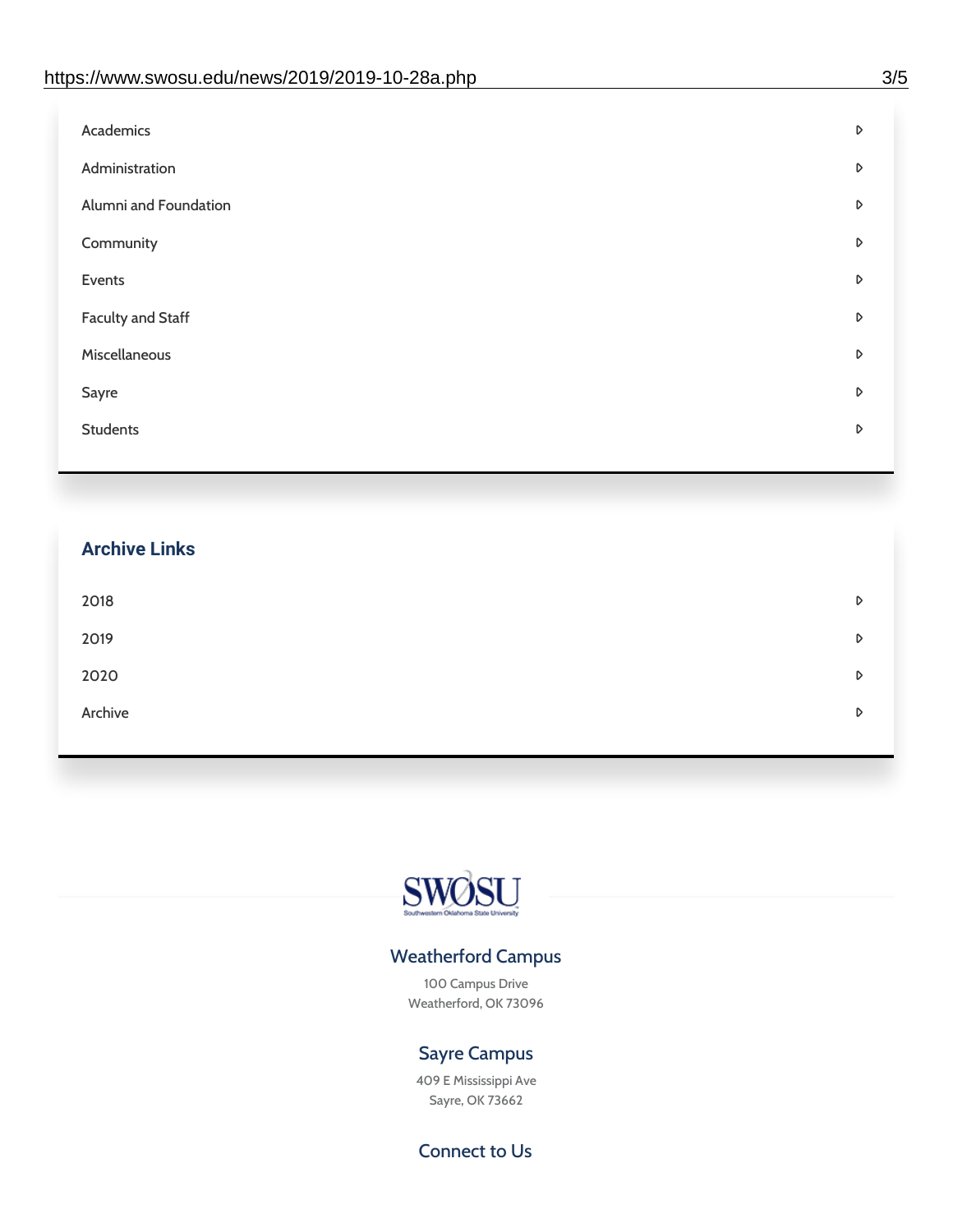十岁回调

Contact [Information](https://www.swosu.edu/about/contact.php)

[University/Facility](https://www.swosu.edu/about/operating-hours.php) Hours

[Campus](https://map.concept3d.com/?id=768#!ct/10964,10214,10213,10212,10205,10204,10203,10202,10136,10129,10128,0,31226,10130,10201,10641,0) Map

Give to [SWOSU](https://standingfirmly.com/donate)

Shop [SWOSU](https://shopswosu.merchorders.com/)



**[Directory](https://www.swosu.edu/directory/index.php)** 

[Calendar](https://eventpublisher.dudesolutions.com/swosu/)

[Apply](https://www.swosu.edu/admissions/apply-to-swosu.php)

[GoSWOSU](https://qlsso.quicklaunchsso.com/home/1267)

[Jobs@SWOSU](https://swosu.csod.com/ux/ats/careersite/1/home?c=swosu)



Current [Students](https://bulldog.swosu.edu/index.php)

[Faculty](https://bulldog.swosu.edu/faculty-staff/index.php) and Staff

**Enrollment Management** [580.774.3782](tel:5807743782)

> **PR/Marketing** [580.774.3063](tel:5807743063)

**Campus Police** [580.774.3111](tel:5807743111)